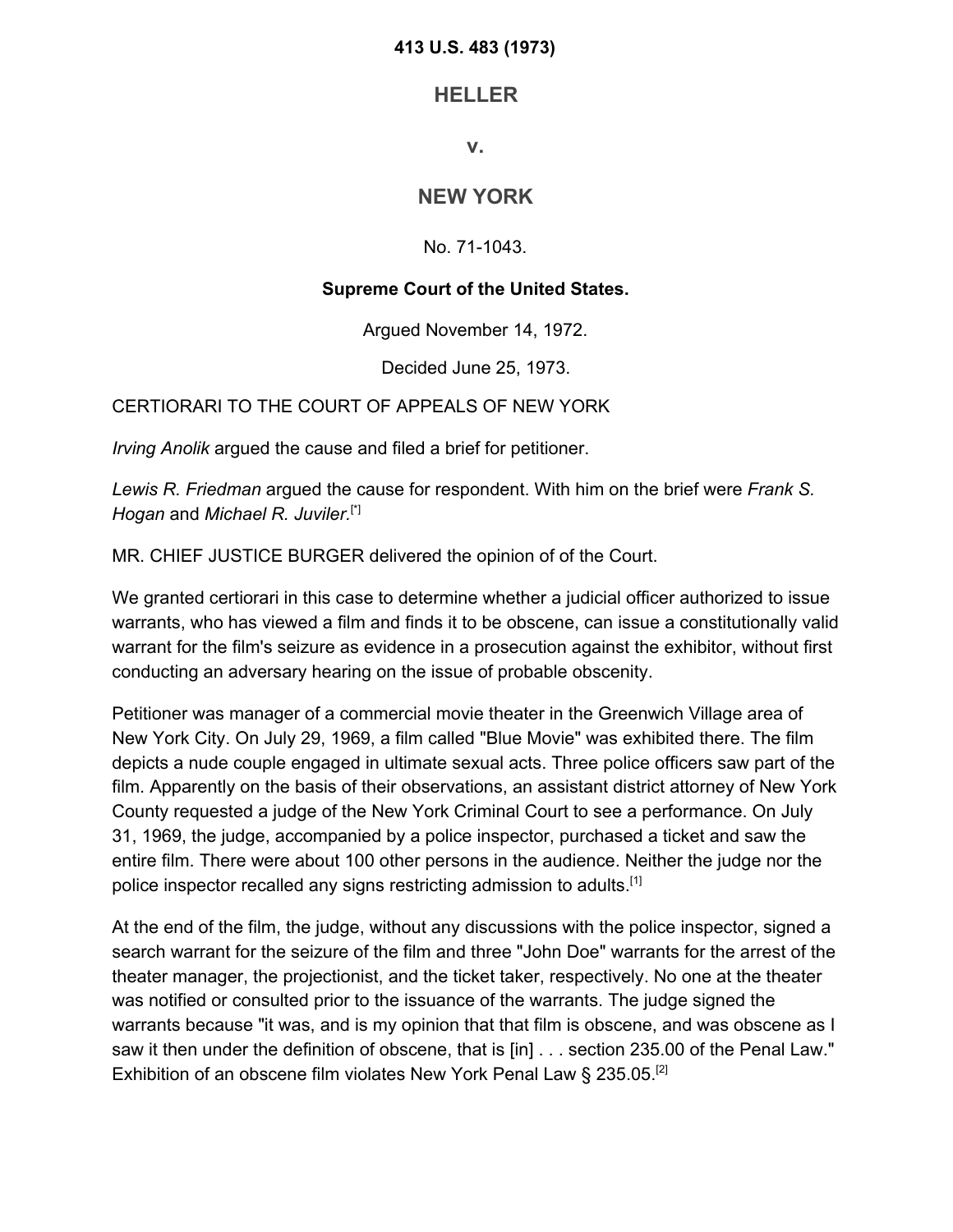The warrants were immediately executed by police officers. Three reels, composing a single copy of the film, were seized. Petitioner, the theater manager, was arrested, as were the projectionist and the ticket taker.[3] No pretrial motion was made for the return of the film or for its suppression as evidence. Nor did petitioner make a pretrial claim that seizure of the film prevented its exhibition by use of another copy, and the record does not conclusively indicate whether such a copy was available. On September 16, 1969, 47 days after his arrest and the seizure of the movie, petitioner came to trial, a jury having been waived, before three judges of the New York City Criminal Court.

At trial, the prosecution's case rested almost solely on testimony concerning the arrests and the seizure of the film, together with the introduction into evidence of the seized film itself. The film was exhibited to the trial judges. The defense offered three "expert" witnesses: an author, a professor of sociology, and a newspaper writer. These witnesses testified that the film had social, literary, and artistic importance in illustrating "a growing and important point of view about sexual behavior" as well as providing observations "about the political and social situation in this country today. . . ." Petitioner testified that the theater's employees were instructed not to admit persons who appeared to be under 18 years of age, unless they "had identification" that they were 18. Petitioner also testified that there was a sign at the box office stating that "no one under 17 [would be] admitted." Both at the end of the prosecution's case and his own case, petitioner moved to dismiss the indictment on the ground that the seizure of the film, without a prior adversary hearing, violated the Fourteenth Amendment.

At the close of trial on September 17, 1969, petitioner was found guilty by all three judges of violating New York Penal Law § 235.05. On appeal, both the Supreme Court of the State of New York, Appellate Term, and the Court of Appeals of the State of New York viewed the film and affirmed petitioner's conviction. The Court of Appeals, relying on this Court's opinion in *Lee Art Theatre* v. *Virginia,* 392 U. S. 636, 637 (1968), held that an adversary hearing was not required prior to seizure of the film, and that the judicial determination which occurred prior to seizure in this case was constitutionally sufficient. In so holding, the Court of Appeals explicitly disapproved, as going "beyond any requirement imposed on State courts by the Supreme Court," *Astro Cinema Corp.* v. *Mackell,* 422 F. 2d 293 (CA2 1970), and *Bethview Amusement Corp.* v. *Cahn,* 416 F. 2d 410 (CA2 1969), cert. denied, 397 U. S. 920 (1970), cases requiring an adversary hearing prior to any seizure of movie film. 29 N. Y. 2d 319, 323, 277 N. E. 2d 651, 653 (1971).

We affirm this holding of the Court of Appeals of the State of New York. This Court has never held, or even implied, that there is an absolute First or Fourteenth Amendment right to a prior adversary hearing applicable to all cases where allegedly obscene material is seized. See *Times Film Corp.* v. *Chicago,* 365 U. S. 43 (1961); *Kingsley Books, Inc.* v. *Brown,* 354 U. S. 436, 440-442 (1957). In particular, there is no such absolute right where allegedly obscene material is seized, pursuant to a warrant, to preserve the material as evidence in a criminal prosecution. In *Lee Art Theatre* v. *Virginia, supra,* the Court went so far as to suggest that it was an open question whether a judge need "have viewed the motion picture before issuing the warrant."<sup>[4]</sup> Here the judge viewed the entire film and,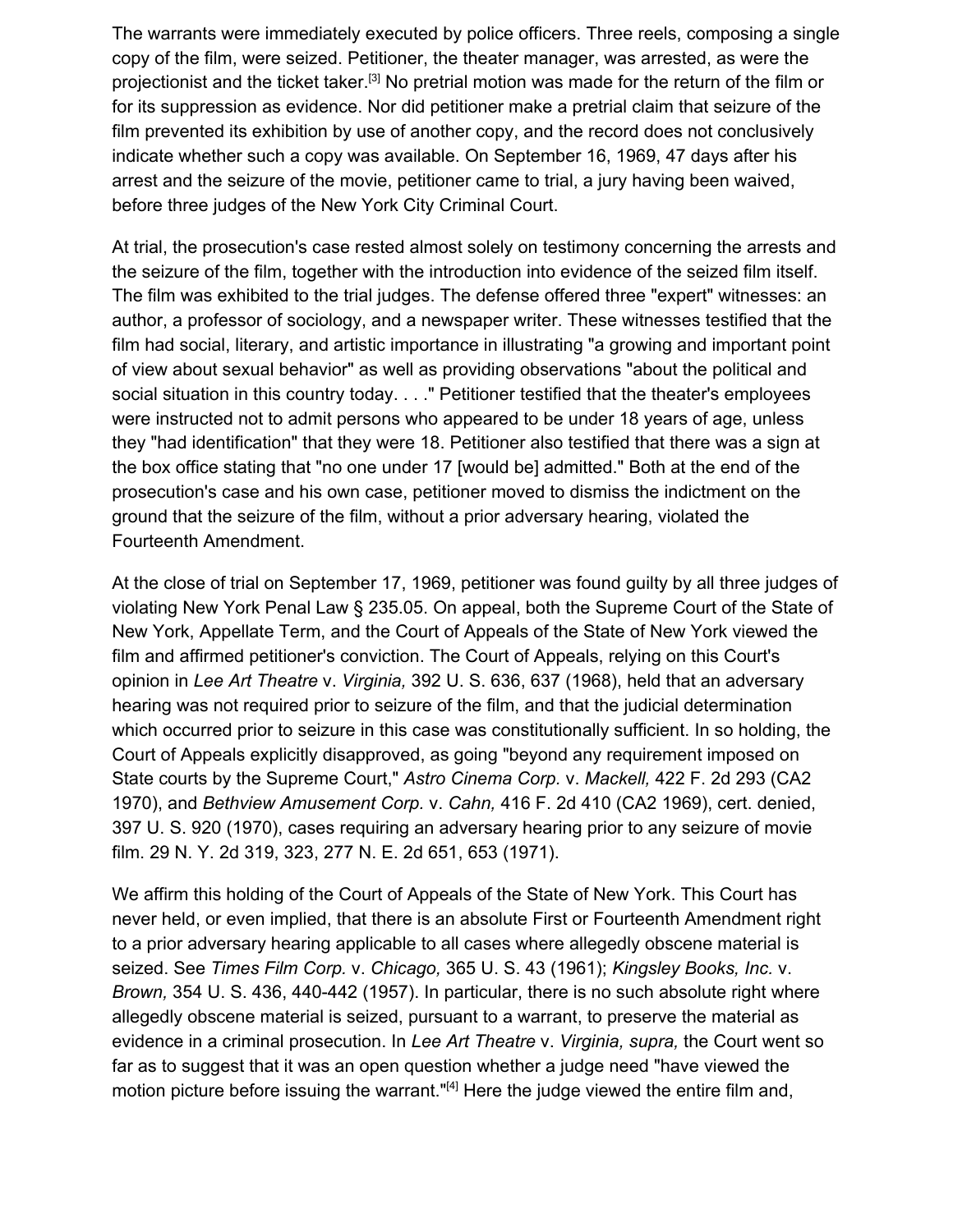indeed, witnessed the alleged criminal act. It is not contested that the judge was a "neutral, detached magistrate," that he had a full opportunity for independent judicial determination of probable cause prior to issuing the warrant, and that he was able to "focus searchingly on the question of obscenity." See *Marcus* v. *Search Warrant,* 367 U. S. 717, 731-733 (1961). Cf. *Coolidge* v. *New Hampshire,* 403 U. S. 443, 449-453 (1971); *Giordenello* v. *United States,* 357 U. S. 480, 485-486 (1958); *Johnson* v. *United States,* 333 U. S. 10, 14-15 (1948).

In *United States* v. *Thirty-seven Photographs,* 402 U. S. 363 (1971), and *Freedman* v. *Maryland,* 380 U. S. 51 (1965), we held that "`because only a judicial determination in an adversary proceeding ensures the necessary sensitivity to freedom of expression, only a procedure requiring a judicial determination suffices to impose a valid *final restraint.'"* 402 U. S., at 367, quoting 380 U. S., at 58 (emphasis added). Those cases involved, respectively, seizure of imported materials by federal customs agents and state administrative licensing of motion pictures, both civil procedures directed at absolute suppression of the materials themselves. Even in those cases, we did not require that the adversary proceeding must take place prior to *initial* seizure. Rather, it was held that a judicial determination must occur "promptly so that administrative delay does not in itself become a form of censorship."<sup>[5]</sup> *United States* v. *Thirty-seven Photographs, supra,* at 367; *Freedman* v. *Maryland, supra,* at 57-59. See *Blount* v. *Rizzi,* 400 U. S. 410, 419-421 (1971); *Teitel Film Corp.* v. *Cusack,* 390 U. S. 139, 141-142 (1968); *Bantam Books, Inc.* v. *Sullivan,* 372 U. S. 58, 70-71 (1963).

In this case, of course, the film was not subjected to any form of "final restraint," in the sense of being enjoined from exhibition or threatened with destruction. A copy of the film was temporarily detained in order to *preserve it as evidence.* There has been no showing that the seizure of a copy of the film precluded its continued exhibition. Nor, in this case, did temporary restraint in itself "become a form of censorship," even making the doubtful assumption that no other copies of the film existed. Cf. *United States* v. *Thirty-seven Photographs, supra,* at 367; *Freedman* v. *Maryland, supra,* at 57-59. A judicial determination of obscenity, following a fully adversary trial, occurred within 48 days of the temporary seizure. Petitioner made no pretrial motions seeking return of the film or challenging its seizure, nor did he request expedited judicial consideration of the obscenity issue, so it is entirely possible that a prompt judicial determination of the obscenity issue in an adversary proceeding could have been obtained if petitioner had desired.<sup>[6]</sup> Although we have refrained from establishing rigid, specific time deadlines in proceedings involving seizure of allegedly obscene material, we have definitely excluded from any consideration of "promptness" those delays caused by the choice of the defendant. See *United States* v. *Thirty-seven Photographs, supra,* at 373-374. In this case, the barrier to a prompt judicial determination of the obscenity issue in an adversary proceeding was not the State, but petitioner's decision to waive pretrial motions and reserve the obscenity issue for trial. Cf. *Kingsley Books, Inc.* v. *Brown,* 354 U. S., at 439.

Petitioner's reliance on the Court's decisions in *A Quantity of Books* v. *Kansas,* 378 U. S. 205 (1964), and *Marcus* v. *Search Warrant,* 367 U. S. 717 (1961), is misplaced. Those cases concerned the seizure of large quantities of books for the sole purpose of their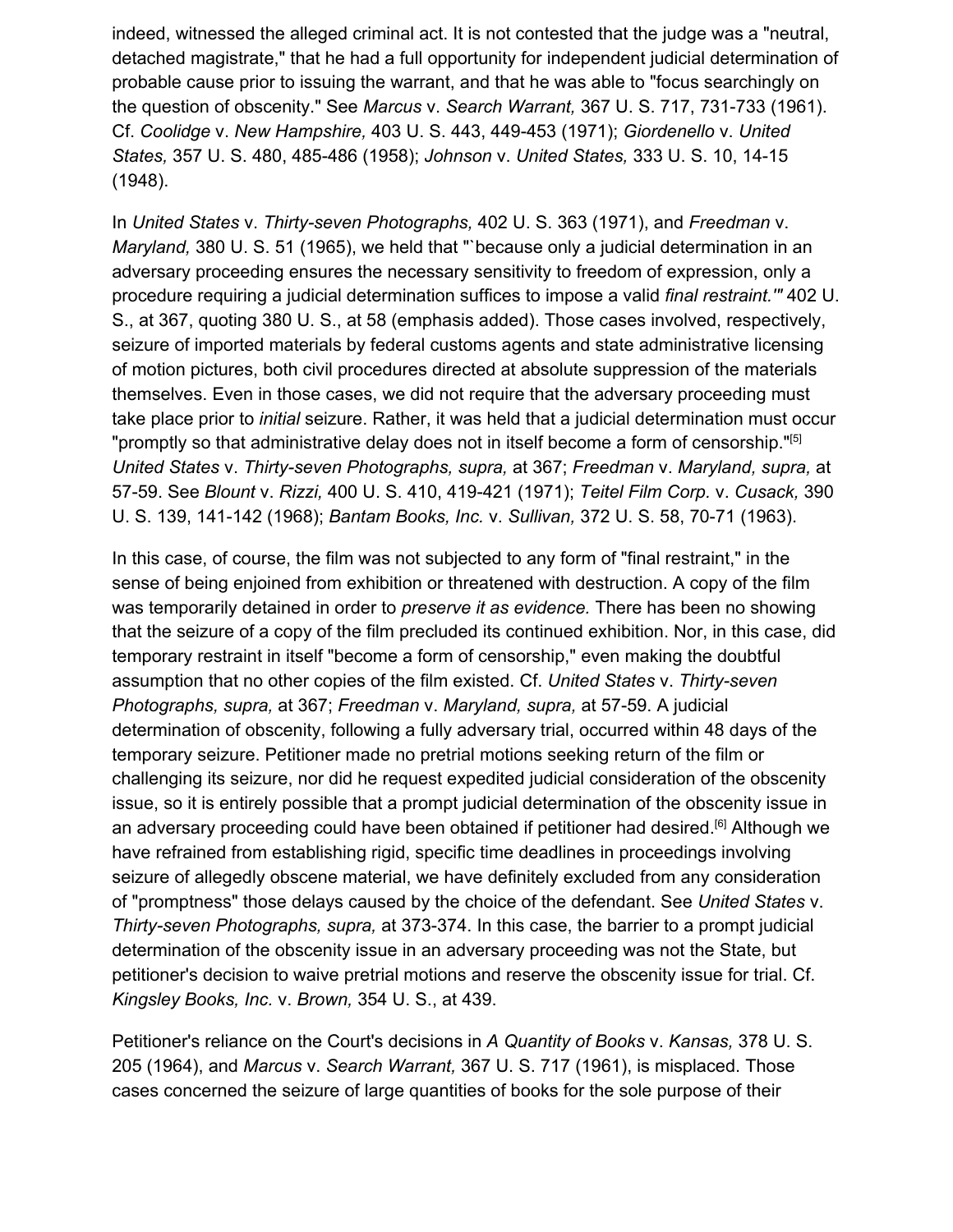destruction, $[7]$  and this Court held that, in those circumstances, a prior judicial determination of obscenity in an adversary proceeding was required to avoid "danger of abridgment of the right of the public in a free society to unobstructed circulation of nonobscene books." *A Quantity of Books* v. *Kansas, supra,* at 213. We do not disturb this holding. Courts will scrutinize any large-scale seizure of books, films, or other materials presumptively protected under the First Amendment to be certain that the requirements of *A Quantity of Books* and *Marcus* are fully met. "`Any system of prior restraints of expression comes to this Court bearing a heavy presumption against its constitutional validity.'" *New York Times Co.* v. *United States,* 403 U. S. 713, 714 (1971), quoting *Bantam Books, Inc.* v. *Sullivan,* 372 U. S., at 70; *Organization for a Better Austin* v. *Keefe,* 402 U. S. 415, 419 (1971); *Carroll* v. *Princess Anne,* 393 U. S. 175, 181 (1968). See *Near* v. *Minnesota,* 283 U. S. 697 (1931).

But seizing films to destroy them or to block their distribution or exhibition is a very different matter from seizing a single copy of a film for the *bona fide* purpose of preserving it as evidence in a criminal proceeding, particularly where, as here, there is no showing or pretrial claim that the seizure of the copy prevented continuing exhibition of the film.<sup>[8]</sup> If such a seizure is pursuant to a warrant, issued after a determination of probable cause by a neutral magistrate, and, following the seizure, a prompt<sup>[9]</sup> judicial determination of the obscenity issue in an adversary proceeding is available at the request of any interested party, the seizure is constitutionally permissible. In addition, on a showing to the trial court that other copies of the film are not available to the exhibitor, the court should permit the seized film to be copied so that showing can be continued pending a judicial determination of the obscenity issue in an adversary proceeding.[10] Otherwise, the film must be returned.<sup>[11]</sup>

With such safeguards, we do not perceive that an adversary hearing *prior* to a seizure by lawful warrant would materially increase First Amendment protection. Cf. *Carroll* v. *Princess Anne, supra,* at 183-184. The necessity for a prior judicial determination of probable cause will protect against gross abuses, while the availability of a prompt judicial determination in an adversary proceeding following the seizure assures that difficult marginal cases will be fully considered in light of First Amendment guarantees, with only a minimal interference with public circulation pending litigation. The procedure used by New York in this case provides such First Amendment safeguards, while also serving the public interests in full and fair prosecution for obscenity offenses. Counsel for New York has argued that movie films tend to "disappear" if adversary hearings are afforded prior to seizure. We take judicial notice that such films may be compact, readily transported for exhibition in other jurisdictions, easily destructible, and particularly susceptible to alteration by cutting and splicing critical parts of film.

Petitioner also challenged his conviction on substantive, as opposed to procedural, ground arguing that he was convicted under standards of obscenity both overbroad and unconstitutionally vague. In addition, petitioner argues that films shown only to consenting adults in private have a particular claim to constitutional protection. In *Miller* v. *California, ante,* p. 15, and *Paris Adult Theatre I* v. *Slaton, ante,* p. 49, decided June 21, 1973, we dealt with these substantive issues. A majority of this Court has now approved guidelines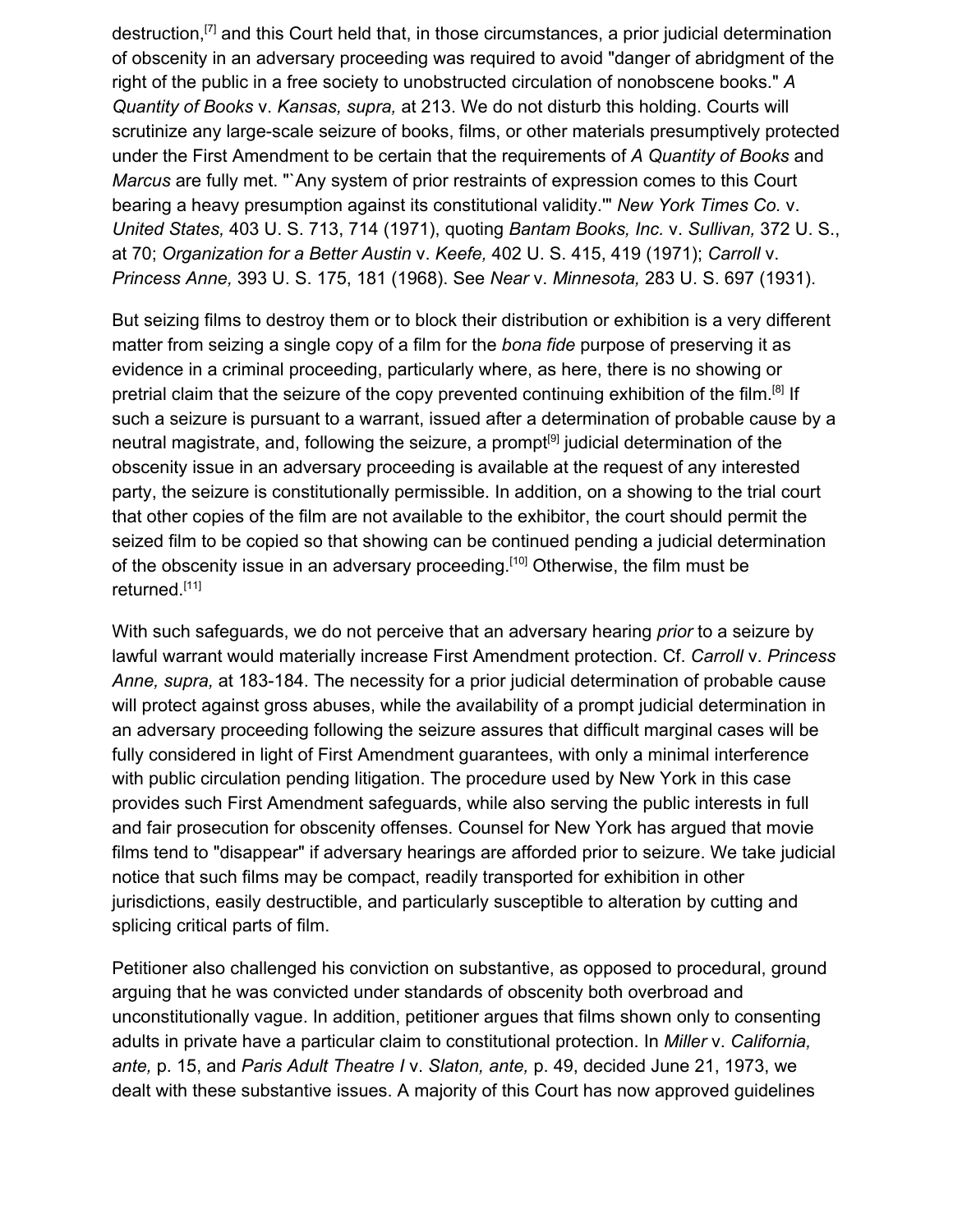for the lawful state regulation of obscene material. The judgment of the Court of Appeals of the State of New York is therefore vacated and this case remanded for the sole purpose of affording the New York courts an opportunity to reconsider these substantive issues in light of *Miller* and *Paris Adult Theatre I.* See *United States* v. *12 200-ft. Reels of Film, ante,* at 130 n. 7.

*Vacated and remanded.*

MR. JUSTICE DOUGLAS, dissenting.<sup>[\*]</sup>

I would reverse outright in each of these cases as, in my view, the underlying obscenity statute violates the First Amendment for the reasons stated in my dissenting opinions in *Miller* v. *California, ante,* p. 37, and *United States* v. *12 200-ft. Reels of Film, ante,* p. 130.

MR. JUSTICE BRENNAN, with whom MR. JUSTICE STEWART and MR. JUSTICE MARSHALL join, dissenting.

We granted certiorari to consider the holding of the Court of Appeals of New York that the Constitution does not require an adversary hearing on obscenity prior to a judge's issuance of warrants for the seizure of a film and for the arrest of the film's exhibitor. 29 N. Y. 2d 319, 277 N. E. 2d 661 (1971). The statute under which the prosecution was brought<sup>[\*]</sup> is, in my view, unconstitutionally overbroad and therefore invalid on its face. See my dissent in *Paris Adult Theatre I* v. *Slaton, ante,* p. 73. I would therefore reverse the judgment of the Court of Appeals and remand the case for further proceedings not inconsistent with my dissenting opinion in *Slaton.* In that circumstance, I have no occasion to consider whether, assuming that a prosecution could properly be brought, the seizure of the film at issue here was constitutional.

[\*] Briefs of *amici curiae* urging affirmance were filed by *Evelle J. Younger,* Attorney General, *Edward A. Hinz, Jr.,* Chief Assistant Attorney General, *Doris H. Maier* and *Edward P. O'Brien,* Assistant Attorneys General, and *Robert R. Granucci* and *Clifford K. Thompson, Jr.,* Deputy Attorneys General, for the State of California; and by *Charles H. Keating, Jr., pro se, Richard M. Bertsch, James J. Clancy,* and *Albert S. Johnston III* for Charles H. Keating, Jr.

[1] The prosecution presented no evidence that juveniles were actually present in the theater.

[2] New York Penal Law § 235.05 reads in relevant part:

"A person is guilty of obscenity when, knowing its content and character, he:

"1. Promotes, or possesses with intent to promote, any obscene material; or

"2. Produces, presents or directs an obscene performance or participates in a portion thereof which is obscene or which contributes to its obscenity.

"Obscenity is a class A misdemeanor."

The terms used in § 235.05 are defined by New York Penal Law § 235.00, which reads in relevant part:

"The following definitions are applicable to sections 235.05, 235.10 and 235.15:

"1. `Obscene.' Any material or performance is `obscene' if (a) considered as a whole, its predominant appeal is to prurient, shameful or morbid interest in nudity, sex, excretion, sadism or masochism, and (b) it goes substantially beyond customary limits of candor in describing or representing such matters, and (c) it is utterly without redeeming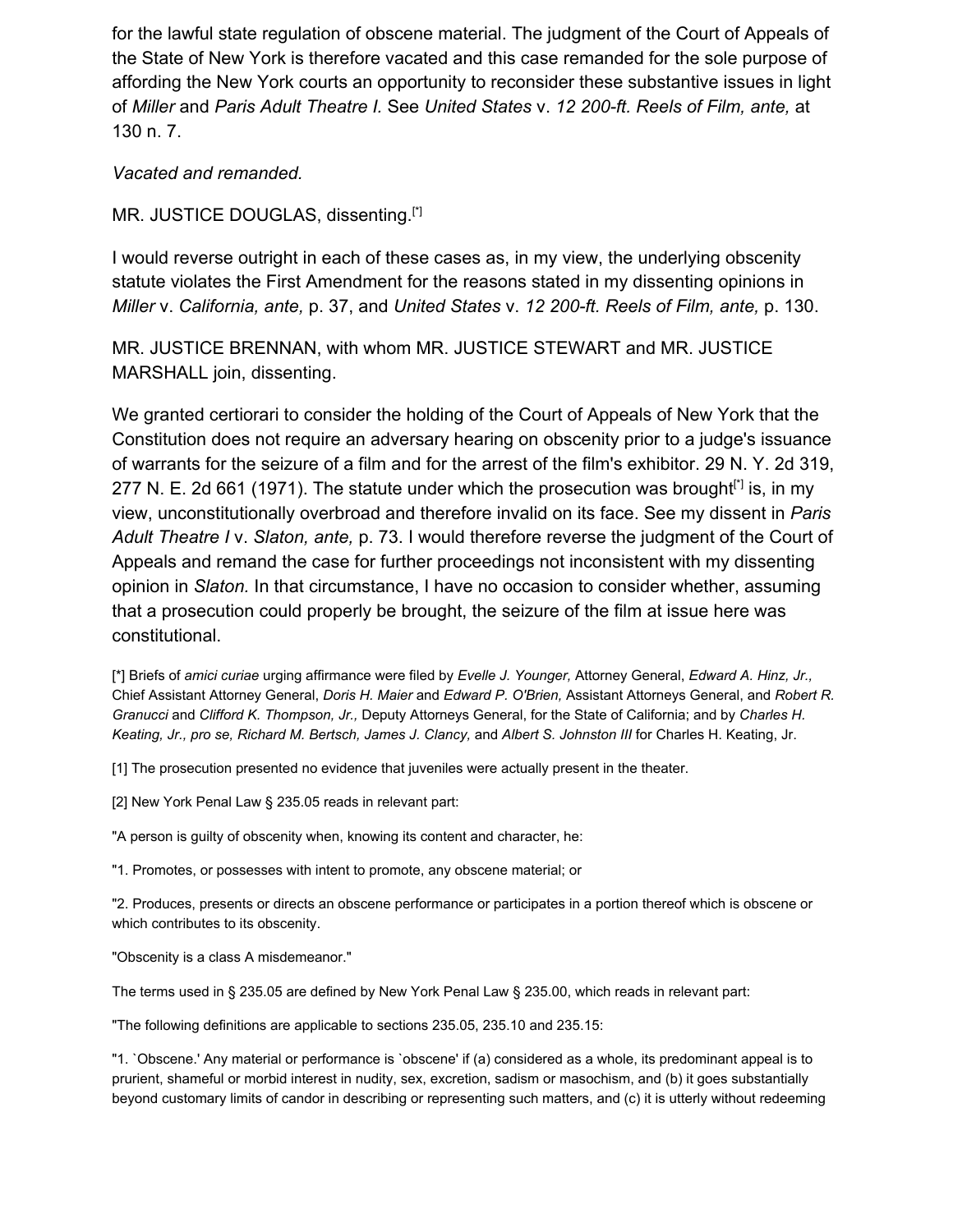social value. Predominant appeal shall be judged with reference to ordinary adults unless it appears from the character of the material or the circumstances of its dissemination to be designed for children or other specially susceptible audience.

"2. `Material' means anything tangible which is capable of being used or adapted to arouse interest, whether through the medium of reading, observation, sound or in any other manner.

"3. `Performance' means any play, motion picture, dance or other exhibition performed before an audience.

"4. `Promote' means to manufacture, issue, sell, give, provide, lend, mail, deliver, transfer, transmute, publish, distribute, circulate, disseminate, present, exhibit or advertise, or to offer or agree to do the same."

[3] The cases against the ticket taker and projectionist were dismissed on the motion of the prosecutor.

[4] "It is true that a judge may read a copy of a book in court-room or chambers but not as easily arrange to see a motion picture there. However, we need not decide in this case whether the justice of the peace should have viewed the motion picture before issuing the warrant. The procedure under which the warrant issued solely upon the conclusory assertions of the police officer without any inquiry by the justice of the peace into the factual basis for the officer's conclusions was not a procedure `designed to focus searchingly on the question of obscenity,' [*Marcus* v. *Search Warrant,* 367 U. S. 717], at 732, and therefore fell short of constitutional requirements demanding necessary sensitivity to freedom of expression. See *Freedman* v. *Maryland,* 380 U. S. 51, 58-59." 392 U. S., at 637.

[5] We further held "(1) there must be assurance, `by statute or authoritative judicial construction, that the censor will, within a specified brief period, either issue a license or go to court to restrain showing the film'; (2) `[a]ny restraint imposed in advance of a final judicial determination on the merits must similarly be limited to preservation of the status quo for the shortest fixed period compatible with sound judicial resolution'; and (3) `the procedure must also assure a prompt final judicial decision' to minimize the impact of possibly erroneous administrative action. [*Freedman* v *Maryland,* 380 U. S.], at 58-59." *United States* v. *Thirty-seven Photographs,* 402 U. S., at 367.

[6] The State of New York has represented that it stands ready to grant "immediate" adversary hearings on pretrial motions challenging seizures of material arguably protected by the First Amendment. No such motion was made by petitioner.

[7] In particular, *Marcus* involved seizure by police officers acting pursuant to a general warrant of 11,000 copies of 280 publications. 367 U. S., at 723. Unlike this case, there was no independent judicial determination of obscenity by a neutral, detached magistrate, nor were the seizures made to preserve evidence for a criminal prosecution. *Id.,* at 732. The sole purpose was to seize the articles as contraband and to cause them "to be publicly destroyed, by burning or otherwise." *Id.,* at 721 n. 6. In *A Quantity of Books,* v. *Kansas,* 378 U. S. 205 (1964), 1,715 copies of 31 publications were seized by a county sheriff, also without any prior judicial determination of obscenity and, again, for the sole purpose of destroying the publications as contraband. *Id.,* at 206-209.

[8] In *Mishkin* v. *New York,* 383 U. S. 502 (1966), this Court refused to review the legality of a seizure of books challenged under *A Quantity of Books, supra,* primarily because the record did not reveal the number of books seized as evidence under the warrant or "whether the books seized . . . were on the threshold of dissemination." *Id.,* at 513. If *A Quantity of Books* applied to *all* seizures of obscene material, there would have been no need for the Court to abstain from review in *Mishkin,* since the parties had conceded that there was no prior adversary hearing. This is not to say that multiple copies of a single film may be seized as purely cumulative evidence, or that a State may circumvent *Marcus* or *A Quantity of Books* by incorporating, as an element of a criminal offense, the number of copies of the obscene materials involved.

[9] By "prompt," we mean the shortest period "compatible with sound judicial resolution." See *United States* v. *Thirty-seven Photographs,* 402 U. S., at 367; *Blount* v. *Rizzi,* 400 U. S. 410, 417 (1971); *Freedman* v. *Maryland,* 380 U. S. 51, at 58-59 (1965).

[10] At oral argument, counsel for petitioner agreed that a prompt opportunity to obtain a copy from the seized film at "an independent lab under circumstances that would assure that there was no tampering with the film" with the